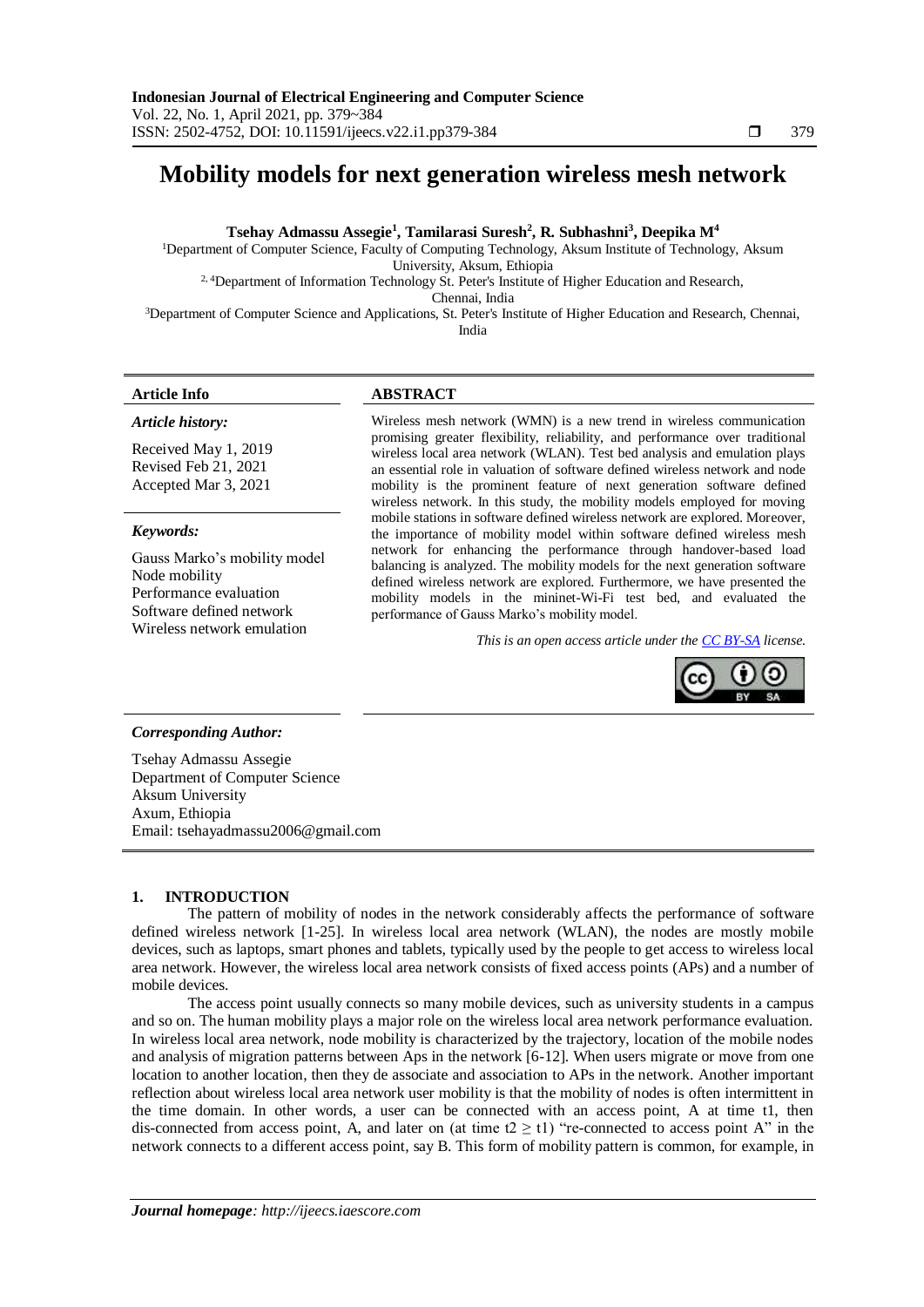a campus network, where students move from, say, classroom to library, and turn off their laptops while moving from one location to the other.

The next generation networks, such as the wireless sensor network and software defined wireless network are connected in mesh topology, in contrast to the traditional wireless network, which is usually connected in the point-to-point topology [13]. The wireless sensor network and software defined wireless network are greatly affected by node mobility. Mobility plays a leading role on the performance of such networks. This study focuses on explaining the extensive research works devoted to the next generation wireless network, namely the software defined wireless network mobility models. The mobility models have a major goal of mimicking the human behavior, animal behavior or even vehicular mobility [14, 15].

# **2. RELATED WORKS**

In this section, the prior research works, related to node mobility models for the next generation software defined network and wireless sensor network, are discussed. Some of the research works on mobility models for the next generation network are discussed in [16-20]. The traditional wireless local area network is based on the point-to-point or point-to-multi-point topologies [16]. However, recently, the new networking topology, the mesh topology has emerged in the wireless network systems. The mesh topology has become not as an option but it is a necessity in the next generation wireless networks, such as the Wireless Sensor Networks, where nodes are required to transmit their data with peering devices. In such scenarios, the traditional topology will not enable the nodes to transmit their data faster with the nearby nodes. Mobility management deals with two issues, the location management and handover management. Location management is task of monitoring the location of every node in the wireless network and handover management deals with how nodes can be handed over from an access point to another access point. The handover decision is made based on the signal strength or the load of access points.

Mobility model describes the mathematical model used to describe the motion of mobile nodes in a wireless network. Gauss Markov's mobility model, as its name suggest is a Gaussian based mobility model [17]. The random Way Point is a simplest mobility model widely used in evaluation of MANE protocols [18]. This is due to its simplicity in implementation. This model chooses a random destination and constant speed, which the node uses to, reaches its destination. The parameters required for this model are, the maximum and minimum speed and the pause time.

Mobility models have a great influence on the performance of wireless mesh networks [19]. This is because node movement may overload some Access points in the network while other access points are free in the network. The recent mobility model widely used in wireless network for real network mobile node mobility emulation which is supported by the mininet-Wi-Fi, the software defined wireless network is the Gauss Markov's mobility model [20].

#### **2.1. Wireless network mobility models**

A mobility model is a method for simulating motions of mobile nodes in wireless networks used primarily for simulation. Mininet-WiFi supports the following mobility models:

- RandomWalk,
- TruncatedLevyWalk,
- RandomDirection,
- RandomWayPoint,
- GaussMarkov,
- ReferencePoint and
- TimeVariantCommunity.

# **2.1.1. Gauss Markov's mobility model**

This section discusses Gauss Markov's mobility model; in detail as the focus of this study is the Gauss Markov's mobility model. This model is usually applied to position nodes in high mobility network. This model employs two parameters [4], speed and direction. Each node in the network, updates its speed and direction in the pause time. Moreover, the Gauss Markov's model provides better authentic model for mobile nodes. Figure 1, shows the schematic diagram of node movement when the Gauss Markov's model used in node mobility, with parameters max\_x=200, max\_y=200, speed=20 and time=1). Figure 1, demonstrates the pseudo code for creating Gauss markov's mobility model in software defined wireless network emulation tool, mininet Wi-Fi.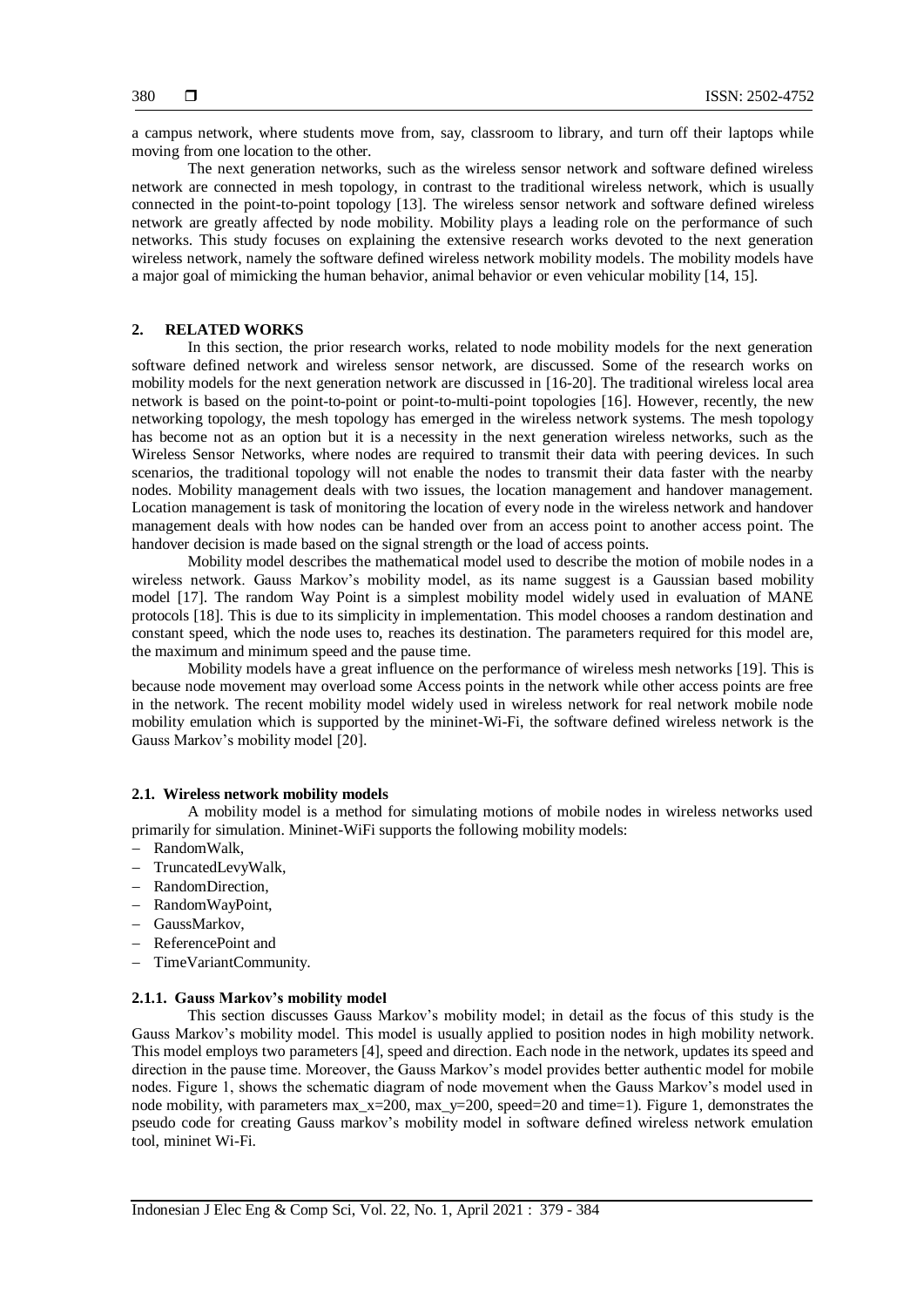In Figure 2, the Gauss Markov's mobility model is demonstrated. Three mobile nodes, namely, Station-1, Station 3, and Station 3 are created for emulating Gauss Markov's mobility model in a software defined wireless local area network covering 300 by 300 meters square area.

```
def topology():<br>"Create Network"
        topology():<br>
"Create Network"<br>
nfor("*** Create Network")<br>
infor("*** Create Network")<br>
nfor("*** Creating Mobile Nodes\n")<br>
net.addStation('Station 1', mac='80:80:80:90:90:90:91', ip='10.0.0.1/8',<br>
min x=50, max x=80, min
                                                                                                                                                                              channel='1',failMode="s<br>net.configureWifiNodes()<br>net.plotGraph(max x=100, max y=100)<br>net.setMobilityModel(time=2, model="<br>net.setMobilityModel(time=2, model="
                                                                              model='GaussMarkov', max x=300, max y=300.
                                 Starting network\n")
         info("
         net.build()
         net.build()<br>apl.start([])<br>info("*** Running CLI\n")<br>CLI wifi(net)<br>info("*** Stopping network\n")
         net.\text{stop}()main ':
         \frac{1}{2}ria
         setLogLevel('info')<br>topology()
```
Figure 1. Pseudo code of Gauss Markov's mobility model



Figure 2. Gauss Markov's node mobility model, mininet-Wi-Fi graph

# **3. RESEARCH METHOD**

In this research, mininet-Wi-Fi emulation tool is employed to simulate the Gauss Markov's mobility model in software defined wireless mesh network. The Gauss Markov's mobility model is one of the mobility model for software defined wireless network to measure the transmission control protocol (TCP) traffic between mobile stations in the software defined wireless network emulation environment, we employed IPERF, a TCP traffic bandwidth measurement tool.

# **4. RESULTS AND DICUSSIONS**

In this section, we will create a scenario where one station moves about in a virtual space, and where it changes which access point it connects to, based on which access point is the closest to it. The test-bed based emulations were carried out using the mininet-wifi emulation tool. For the emulation of Gauss Markov's mobility model we have created the mesh network topology consisting of three nodes as shown in Figure 3 using the mininet-Wi-Fi emulation tool. Figure 3 shows wireless local area network mesh topology.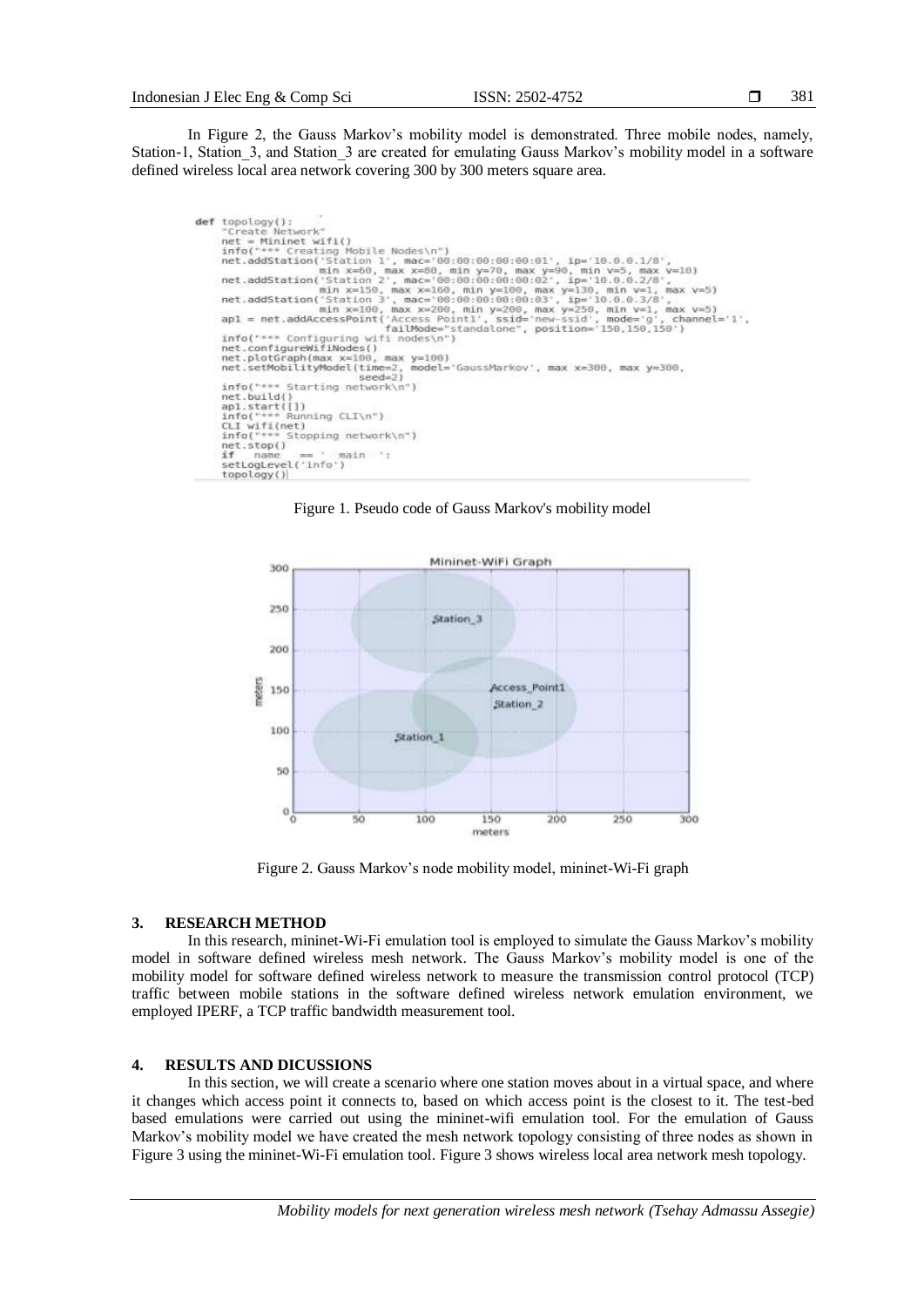

Figure 3. Mesh topology, with three nodes

#### **4.1. Mobility based handover**

To create the scenario where stations in the wireless network will be mobile, we have set the range of the access points. In our test-bed environment we have used the strongest signal first (ssf) as the Association Control method. The range of each access point is employed to analyze where handoffs occur between access points and which stations may connect to which access points.

Mininet-WiFi can also automatically move stations around based on predefined mobility models. The GaussMarkov, for example is used to move a station around in an area 300 meters by 300 meters with a minimum velocity of 0.1 meters per second and a maximum velocity of 0.2 meters per second, using the python scrip shown in (1).

net. startMobility (startTime=0, model='GaussMarkov', max\_x=300, max\_y=300, min\_v =0.1, max  $v=0.2$ ). (1)

Figure 4 shows how Mininet-WiFi implements scenarios with mobile station that hand off between access points. Figure 4 (a) shows mobile station originally connected with access point (AP1) and Figure 4 (b) shows the hand off station-1 to access point (AP2). Mininet-WiFi will automatically connect and disconnect stations to and from access points based on either calculated signal strength or load level.

net. startMobility (startTime=0, model='GaussMarkov', max\_x=140, max\_y=140, min\_ v=0.7,  $\max_{v=0.9}$ , AC='ssf') (2)

The hand off is determined based on strength of the signal, strongest signla first (ssf), association method is used in the above scenario. To verify that if the sation Sta1 is connected to access point AP1, we can use the following commands shown in (3) and (4).

Before handoff mininet-wifi> sta1 iw dev sta1-wlan0 link (3)

Connected to 02:00:00:00:03:00 (on sta1-wlan0) SSID: ssid\_ap2 After hand off mininet-wifi> sta1 iw dev sta1-wlan0 link (4)

Connected to 02:00:00:00:04:00 (on sta1-wlan0) SSID: ssid\_ap1

#### **4.2. TCP traffic performance**

The performance of transmission control protocol (TCP) traffic between mobile stations is measured using IPERF with Gauss Markov's mobility model in Mininet-Wifi test bed environment is shown in Figure 5. As demonstrated in Figure 5, the performance of software defined wireless mesh network improves with handover employing the Gauss Markov's mobility model. The mobility model crucial for moving mobile nodes from overloaded wireless access point to the less overloaded access points, providing load balancing and ultimately improves the performance of the network.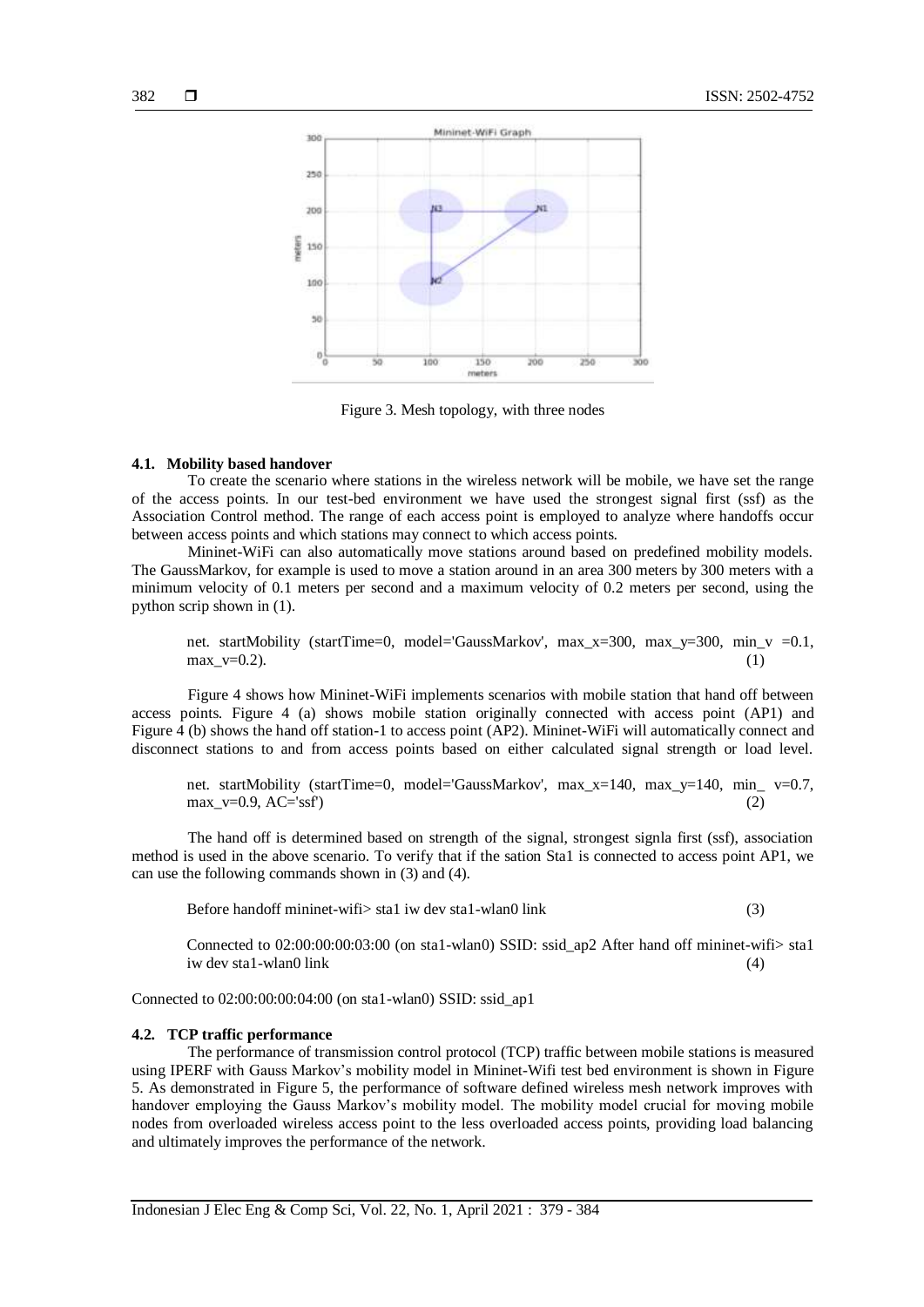

Figure 4. Mobility model in Mininet-Wi-Fi; (a) mobile nodes, Mesh Aps and (b) signal strength-based hand off



Figure 5*.* TCP traffic performance

### **5. CONCLUSION**

Software defined wireless network (SDWN) is an emerging wireless network. In software defined wireless network, nodes are required to form a full mesh topology to enable communication between the nodes such as transmission of data between the nodes. In this study, we have emulated software defined wireless network using mininet-Wi-Fi and explored the Gaussian mobility model which is widely employed in software defined wireless network, to analyze and define the features of user mobility from one access point to the other access point. Experimental result appears to prove that the mobility model has a great influence on the network performance. Overall, load balancing handover, approach with mobility model improve the performance of software defined wireless network.

#### **REFERENCES**

- [1] Meyanand R., Ramya Dorai D., "Analysis of Mobility Management in Wireless Mesh Networks using Random Walk Model," *International Journal of P2P Network Trends and Technology (IJPTT)*, vol. 1, no. 2, pp. 17-23, 2011.
- [2] Andrea Ribeiro, Rute C. Sofia, "A Survey on Mobility Models for Wireless Networks," *UMM: User-centric Mobility Management,* 2011.
- [3] E. R. Cavalcanti, M. A. Spohn, "On the Interactions between Mobility Models and Metrics in Mobile ad hoc Networks," *International Journal of Networks and Communications,* vol. 3, no. 3, pp. 63-80, 2013, doi: 10.5923/j.ijnc.20130303.01.
- [4] D. Chenghao, "An Improved Routing Protocol Based on Gauss-Markov Model In Ad Hoc Networks Utilizing Prediction of Link Quality," *Proceedings of the 34th Chinese Control Conference,* July 28-30, 2015, doi: 10.1109/ChiCC.2015.7260664.